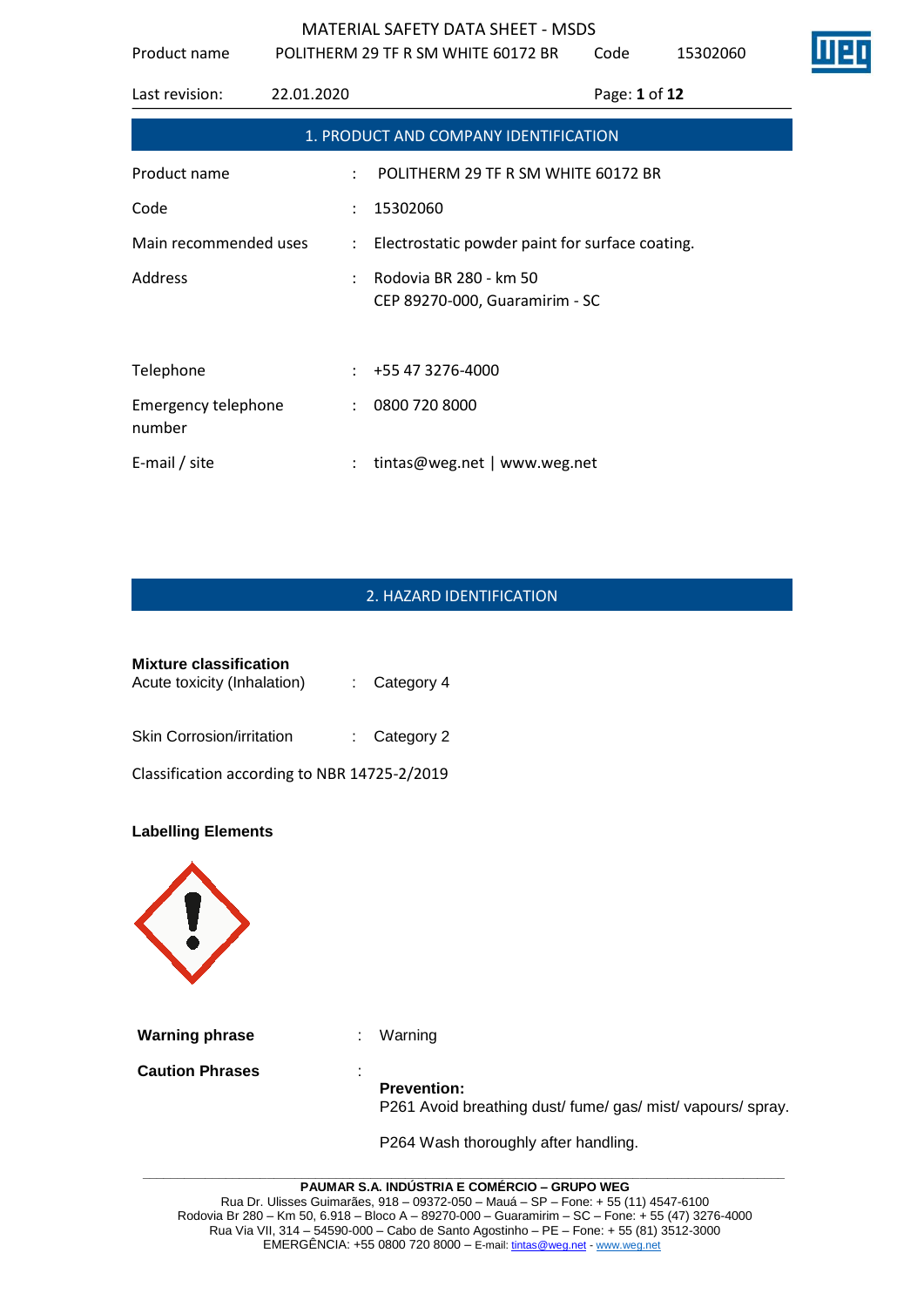| Product name   |            | POLITHERM 29 TF R SM WHITE 60172 BR                                                                                                                                                                                         | Code          | 15302060       | шв            |
|----------------|------------|-----------------------------------------------------------------------------------------------------------------------------------------------------------------------------------------------------------------------------|---------------|----------------|---------------|
| Last revision: | 22.01.2020 |                                                                                                                                                                                                                             | Page: 2 of 12 |                |               |
|                |            | P270 Do not eat, drink or smoke when using this product.                                                                                                                                                                    |               |                |               |
|                |            | P271 Use only outdoors or in a well-ventilated area.                                                                                                                                                                        |               |                |               |
|                |            | <b>Reaction:</b><br>P301+P312<br>IF<br>CENTER/doctor/if youfeel unwell.                                                                                                                                                     | SWALLOWED:    | Call<br>a      | <b>POISON</b> |
|                |            | P302+P352 IF ON SKIN: Wash with plenty of water.                                                                                                                                                                            |               |                |               |
|                |            | P304+P340 IF INHALED: Remove person to fresh air and keep<br>comfortable for breathing.                                                                                                                                     |               |                |               |
|                |            | P312 Call a POISON CENTER/ doctor/if you feel unwell.                                                                                                                                                                       |               |                |               |
|                |            | P330 Rinse mouth.                                                                                                                                                                                                           |               |                |               |
|                |            | P332+P313<br>skin<br>Ιf<br>advice/attention.                                                                                                                                                                                | irritation    | Get<br>occurs: | medical       |
|                |            | P362+P364 Take off contaminated clothing and wash it before<br>reuse.                                                                                                                                                       |               |                |               |
|                |            | Treatmentand disposal of waste:<br>P501 Dispose of contents/container as chapter 13 of the<br>MSDS.                                                                                                                         |               |                |               |
| Other hazard   |            | The finely dispersed particles form explosive mixtures in air, in<br>the presence of sparks. Burning forms a thick black smoke.<br>Inhalation of dangerous products of decomposition may cause<br>serious damage to health. |               |                |               |

# 3. COMPOSITION AND INFORMATION ABOUT THE INGRENDIENTS

**Product type:** : Mixture

#### **Ingrendients that contribute to danger:**

| Product name                        | CAS No.   | Risck classification                                                                                                                                    | Concentration [%] |
|-------------------------------------|-----------|---------------------------------------------------------------------------------------------------------------------------------------------------------|-------------------|
| <b>HARDNER</b><br>HYDROXYALKYLAMIDE | 6334-25-4 | Acute toxicity Ingestion,<br>Category 4<br>Acute toxicity<br>Inhalation,<br>Category 3<br>Aspiration hazard,<br>Category 1<br>Skin Corrosion/irritation | $>= 1 - 5$        |
|                                     |           | Category 2<br>Serious eye<br>damage/eye irritation,<br>Category 2A<br>Hazardous to the                                                                  |                   |

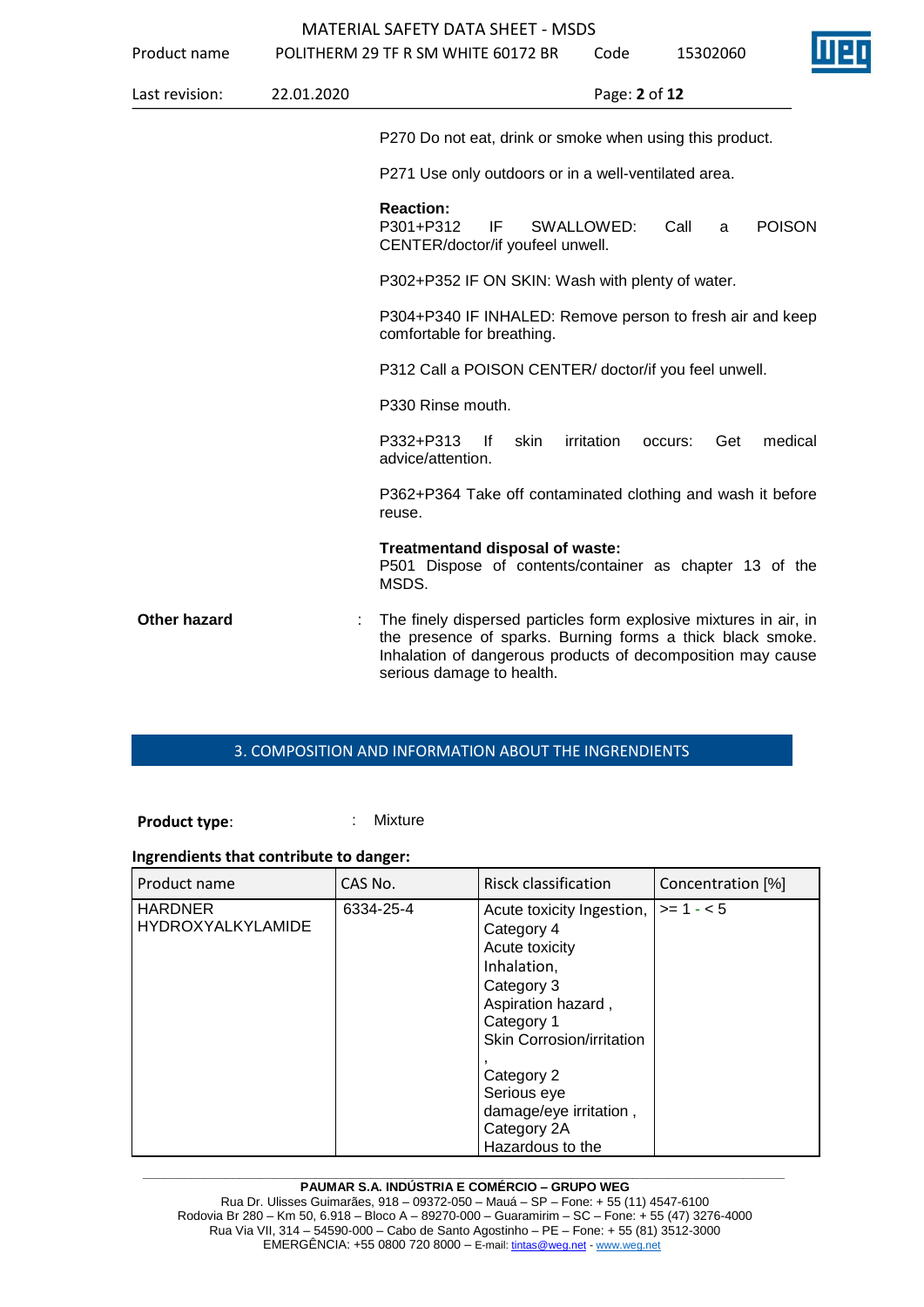Product name POLITHERM 29 TF R SM WHITE 60172 BR Code 15302060



| Last revision: | 22.01.2020 | Page: <b>3</b> of 12                           |  |
|----------------|------------|------------------------------------------------|--|
|                |            | aquatic environment -<br>, Acute<br>Category 3 |  |

# 4. FIRST AID MEASURES

| <b>Inhalation</b>            | : Take the victim to fresh air, keeping them rested and warm. If<br>breathing is irregular or has stopped, apply artificial<br>respiration. Do not give anything orally. Seek medical<br>assistance immediately, bringing the product label whenever<br>possible. |
|------------------------------|-------------------------------------------------------------------------------------------------------------------------------------------------------------------------------------------------------------------------------------------------------------------|
| <b>Contact with the skin</b> | : Remove all contaminated clothing immediately. Wash affected<br>area with plenty of soap and water.                                                                                                                                                              |
| <b>Contact with the eyes</b> | : Remove contact lenses, if wearing any. Flush the eyes with<br>running water for at least 15 minutes, holding the eyelids<br>apart. Seek medical assistance immediately, bringing the<br>product label with you.                                                 |
| Ingestion                    | : Do not provoke vomiting. Consult with a doctor immediately.                                                                                                                                                                                                     |
| Notes for the doctor         | : Treat symptomatically. Do not induce vomiting because of risk<br>of aspiration of gastric contents into the lungs. Gastric lavage<br>is recommended when the patient ingests large quantities of<br>the substance.                                              |

# 5. FIRE-FIGHTING MEASURES

| <b>Suitable extinguishing</b><br>methods                            | $\therefore$ Water in mist form<br>Carbon dioxide (CO2)<br>Foam alcohol resistent<br>Dry chemical powder                                                                                                                      |
|---------------------------------------------------------------------|-------------------------------------------------------------------------------------------------------------------------------------------------------------------------------------------------------------------------------|
| <b>Extinguishing methods not</b> : Direct water jet.<br>recommended |                                                                                                                                                                                                                               |
| <b>Specific dangers</b>                                             | : The finely dispersed particles form explosive mixtures in air, in<br>the presence of sparks. Burning forms a thick black smoke.<br>Inhalation of dangerous products of decomposition may cause<br>serious damage to health. |
| Protective measures of the<br>fire fighting team.                   | : The personnel involved in firefighting should wear self<br>contained breathing apparatus with positive pressure and full<br>protection clothes.                                                                             |
| <b>Specific methods</b>                                             | : Evacuate and isolate the area. Approach from fire with wind at<br>your back. Fight the fire to a secure distance. Remove the<br>packaging of the product from the fire area if this can be made                             |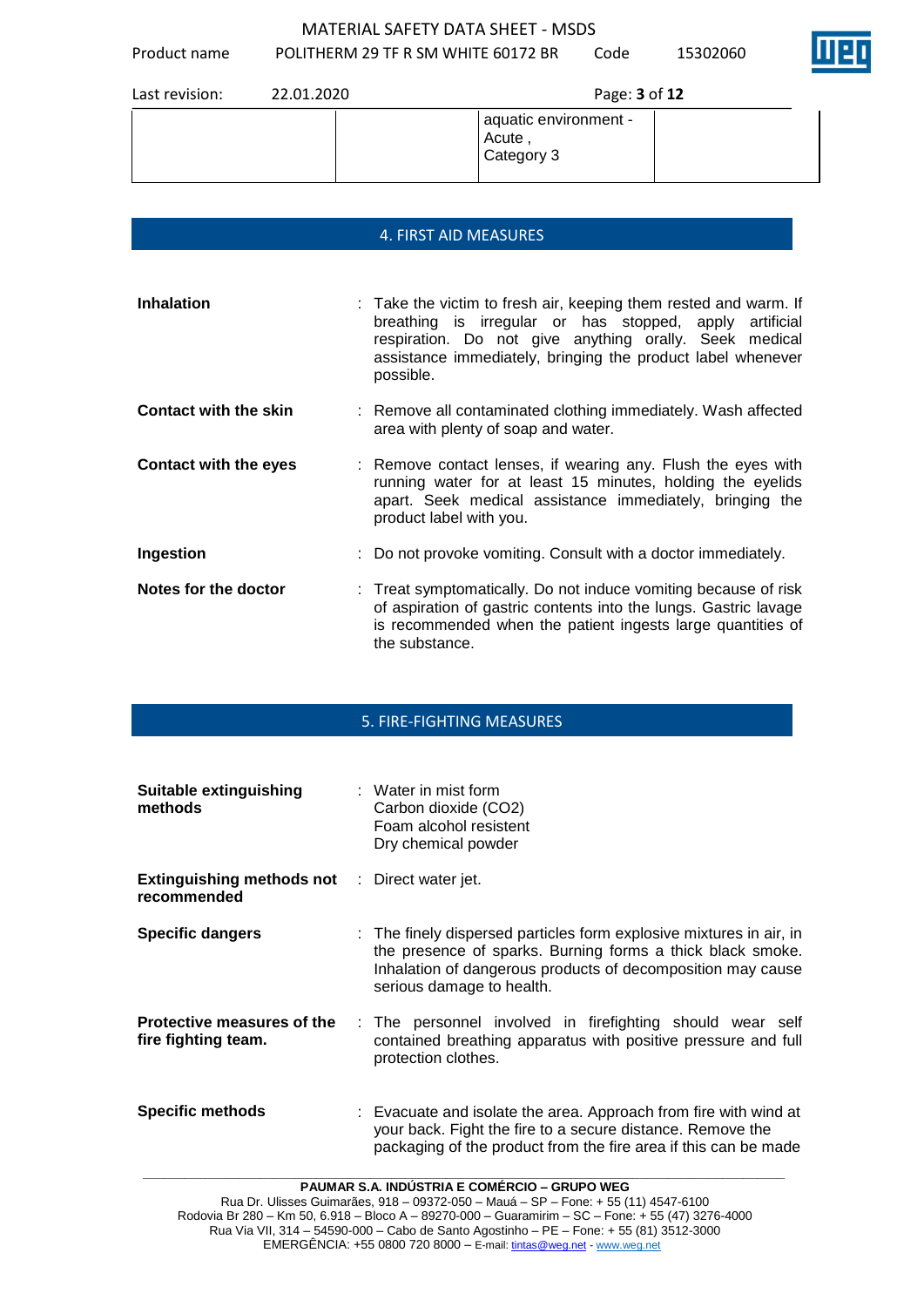| Last revision: | 22.01.2020 | Page: 4 of 12 |
|----------------|------------|---------------|

with safety. Chill sideways with water in form of fog all the closed packaging near the fire. Avoid that the resulting water from fire fighting reaches drains or waterways. Use dikes to contain this water and eliminate it according to environmental regulations.

# 6. SPILL / LEAK CONTROL PROCEDURES

**Personal precautions, protective equipment and emergency procedures**

| For staff who are not part<br>No action should be taken that may generate danger to<br>people without adequate training and qualifications. Use<br>of the emergency services<br>appropriate personal protective equipment - see section 8.<br>Evacuate surrounding areas. Isolate area and keep onlookers<br>away. Do not touch or walk through spilled material. Eliminate<br>all sources of ignition. Avoid breathing vapor or mist. Provide<br>adequate ventilation if possible. Wear appropriate respiratory<br>mask when ventilation is inadequate. In accordance with<br>amount of spilled/leaked product, additional emergency<br>measures may be taken under the supervision of a trained<br>professional.<br><b>Environmental precautions</b><br>: Prevent<br>spilled/leaked product from<br>contact<br>environmental damage.<br>Methods and materials for containment and cleaning<br>Large spills / leaks<br>: Stop the leak if this can be done safely. Cover up spillage in a<br>tarp to prevent the spread by wind or rain. Use antifaiscantes<br>tools and explosion-proof equipment properly grounded to<br>collect the product. Place the material collected in dry, clean<br>so removing them from the spill site. Avoid formation of dust.<br>Remove the packaging from the spill site. If there is product<br>disposal need refer to chapter 13<br><b>Small spills / leaks</b><br>: The collected material can return to the process if you are in<br>favorable conditions. Otherwise should be referred for<br>appropriate disposal.<br>Consult section 13.<br><b>Dust control</b> | characteristics of the location and/or area and in relation to the<br>withsoil.<br>waterways, drains and sewers. Inform the relevant authorities<br>in accordance with current legislation if the product causes<br>and properly identified containers. Cap the container loosened | For the emergency service<br>staff | : If specialized clothing is needed to combat the leak/spillage,<br>Section 8 should be consulted. All precautions described in<br>the following section must be followed. |
|---------------------------------------------------------------------------------------------------------------------------------------------------------------------------------------------------------------------------------------------------------------------------------------------------------------------------------------------------------------------------------------------------------------------------------------------------------------------------------------------------------------------------------------------------------------------------------------------------------------------------------------------------------------------------------------------------------------------------------------------------------------------------------------------------------------------------------------------------------------------------------------------------------------------------------------------------------------------------------------------------------------------------------------------------------------------------------------------------------------------------------------------------------------------------------------------------------------------------------------------------------------------------------------------------------------------------------------------------------------------------------------------------------------------------------------------------------------------------------------------------------------------------------------------------------------------------------------------------------|------------------------------------------------------------------------------------------------------------------------------------------------------------------------------------------------------------------------------------------------------------------------------------|------------------------------------|----------------------------------------------------------------------------------------------------------------------------------------------------------------------------|
|                                                                                                                                                                                                                                                                                                                                                                                                                                                                                                                                                                                                                                                                                                                                                                                                                                                                                                                                                                                                                                                                                                                                                                                                                                                                                                                                                                                                                                                                                                                                                                                                         |                                                                                                                                                                                                                                                                                    |                                    |                                                                                                                                                                            |
|                                                                                                                                                                                                                                                                                                                                                                                                                                                                                                                                                                                                                                                                                                                                                                                                                                                                                                                                                                                                                                                                                                                                                                                                                                                                                                                                                                                                                                                                                                                                                                                                         |                                                                                                                                                                                                                                                                                    |                                    |                                                                                                                                                                            |
|                                                                                                                                                                                                                                                                                                                                                                                                                                                                                                                                                                                                                                                                                                                                                                                                                                                                                                                                                                                                                                                                                                                                                                                                                                                                                                                                                                                                                                                                                                                                                                                                         |                                                                                                                                                                                                                                                                                    |                                    |                                                                                                                                                                            |
|                                                                                                                                                                                                                                                                                                                                                                                                                                                                                                                                                                                                                                                                                                                                                                                                                                                                                                                                                                                                                                                                                                                                                                                                                                                                                                                                                                                                                                                                                                                                                                                                         |                                                                                                                                                                                                                                                                                    |                                    |                                                                                                                                                                            |
|                                                                                                                                                                                                                                                                                                                                                                                                                                                                                                                                                                                                                                                                                                                                                                                                                                                                                                                                                                                                                                                                                                                                                                                                                                                                                                                                                                                                                                                                                                                                                                                                         |                                                                                                                                                                                                                                                                                    |                                    |                                                                                                                                                                            |
|                                                                                                                                                                                                                                                                                                                                                                                                                                                                                                                                                                                                                                                                                                                                                                                                                                                                                                                                                                                                                                                                                                                                                                                                                                                                                                                                                                                                                                                                                                                                                                                                         |                                                                                                                                                                                                                                                                                    |                                    |                                                                                                                                                                            |

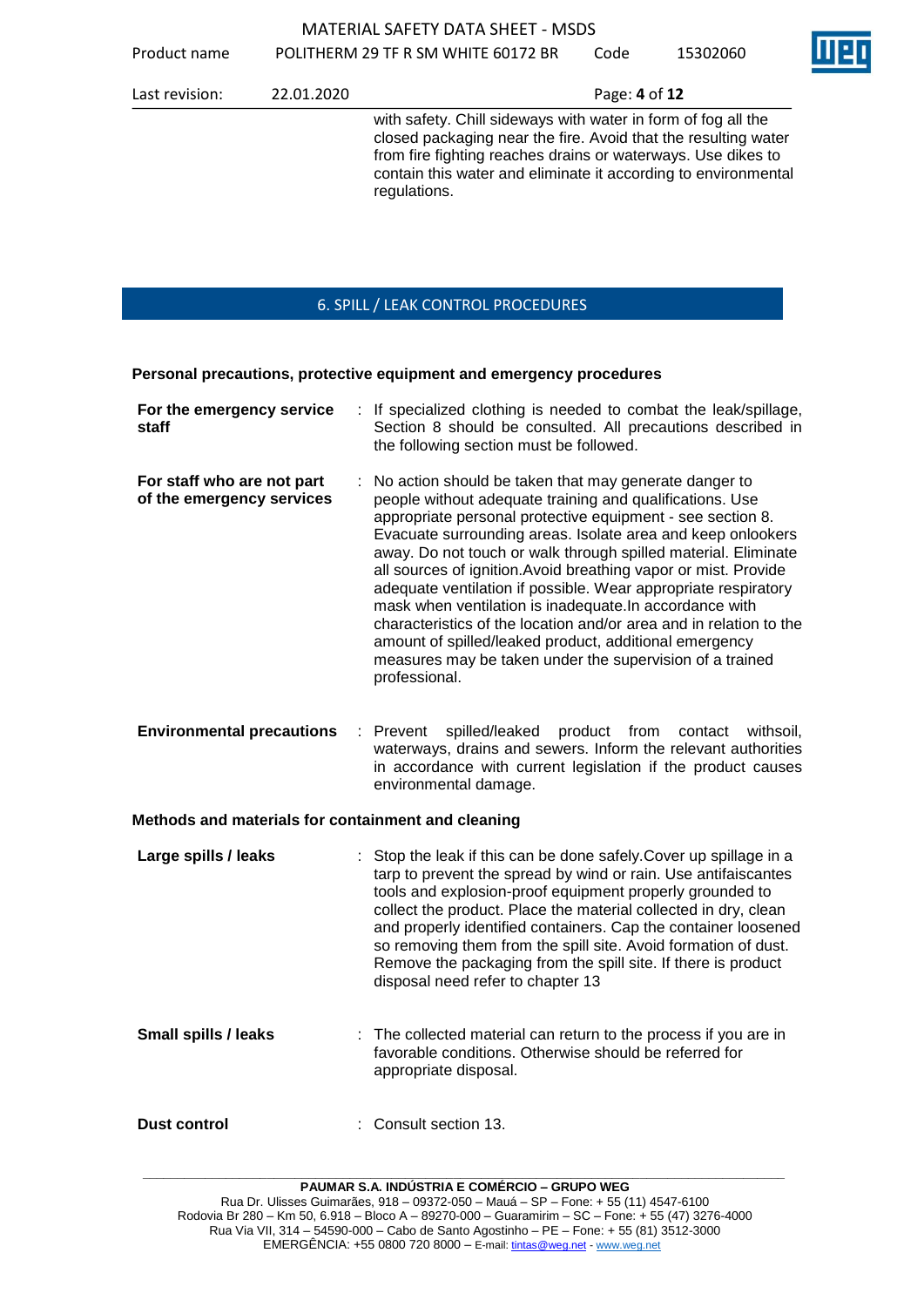Product name POLITHERM 29 TF R SM WHITE 60172 BR Code 15302060



Last revision: 22.01.2020 Page: **5** of **12**

# 7. HANDLING AND STORAGE

#### **Precautions for safe handling**

| <b>Instructions for safe</b><br>treatment | : Avoid contact with eyes, skin and clothes. Do not handle the<br>product before reading and understanding all safety<br>precautions.Do not re-use packaging.Refer to<br>special<br>instructions before use. Avoid inhalation of the powder. Do not<br>eat, drink or smoke during use.                                                                                                                                                                                                                                                                        |
|-------------------------------------------|---------------------------------------------------------------------------------------------------------------------------------------------------------------------------------------------------------------------------------------------------------------------------------------------------------------------------------------------------------------------------------------------------------------------------------------------------------------------------------------------------------------------------------------------------------------|
| <b>Precautions for safe</b><br>handling   | : Use individual protective equipment. Environments and areas<br>that will be used for electrostatic spraying of powder paints<br>must provide controlled ventilation. Through controlled<br>ventilation it must be ensured that the air in the inhalation<br>scope is be healthy from a health point of view (see limits in<br>Section 8). Avoid sources of ignition and dust deposition in the<br>environment. Antistatic clothes and shoes are recommended.<br>Emergency showers and eye wash basins must be installed in<br>locations of use and storage. |
| <b>Fire protection</b>                    | : Tools that do not produce sparks should be used. Keep away<br>from heat and sources of ignition.Do not smoke.Avoid<br>accumulation of electrostatic charges.All conductive elements<br>of the system, in contact with the product, must be electrically<br>groundedOnly use in well-ventilated locations, to prevent<br>accumulation of powder in explosive concentrations.                                                                                                                                                                                 |
| <b>Storage conditions</b>                 |                                                                                                                                                                                                                                                                                                                                                                                                                                                                                                                                                               |
| Substances to be avoid                    | : Keep away from oxidising agents, strong acid solutions and<br>strong alkaline solutions.                                                                                                                                                                                                                                                                                                                                                                                                                                                                    |
| <b>Storage conditions</b>                 | : The electrical installation must comply with NEC(National<br>Electrical Code) or IEC (International Electrical Commission)<br>standards and/or those of the ABNT (Brazilian Association of<br>Technical Standards). The floor of the storage area must be<br>impermeable, non-combustible.                                                                                                                                                                                                                                                                  |
| <b>Appropriate storage</b><br>conditions  | : Store the material in covered, dry, well ventilated and<br>identified areasStore at a temperature below 30°C.Store in a<br>closed container. Keep out of direct sunlight.                                                                                                                                                                                                                                                                                                                                                                                   |
| Inappropriate storage<br>conditions       | Exposed to elevated temperatures, sun and rain.Close to<br>oxidizing agents. Close to food. Close to sources of heat and<br>ignition.                                                                                                                                                                                                                                                                                                                                                                                                                         |
| <b>Materials to avoid</b>                 | Do not store with explosive materials, flammableand/or toxic<br>gases, oxidizing, corrosive substances, or materials that may<br>generate spontaneous combustion.                                                                                                                                                                                                                                                                                                                                                                                             |

### **Secure packaging materials**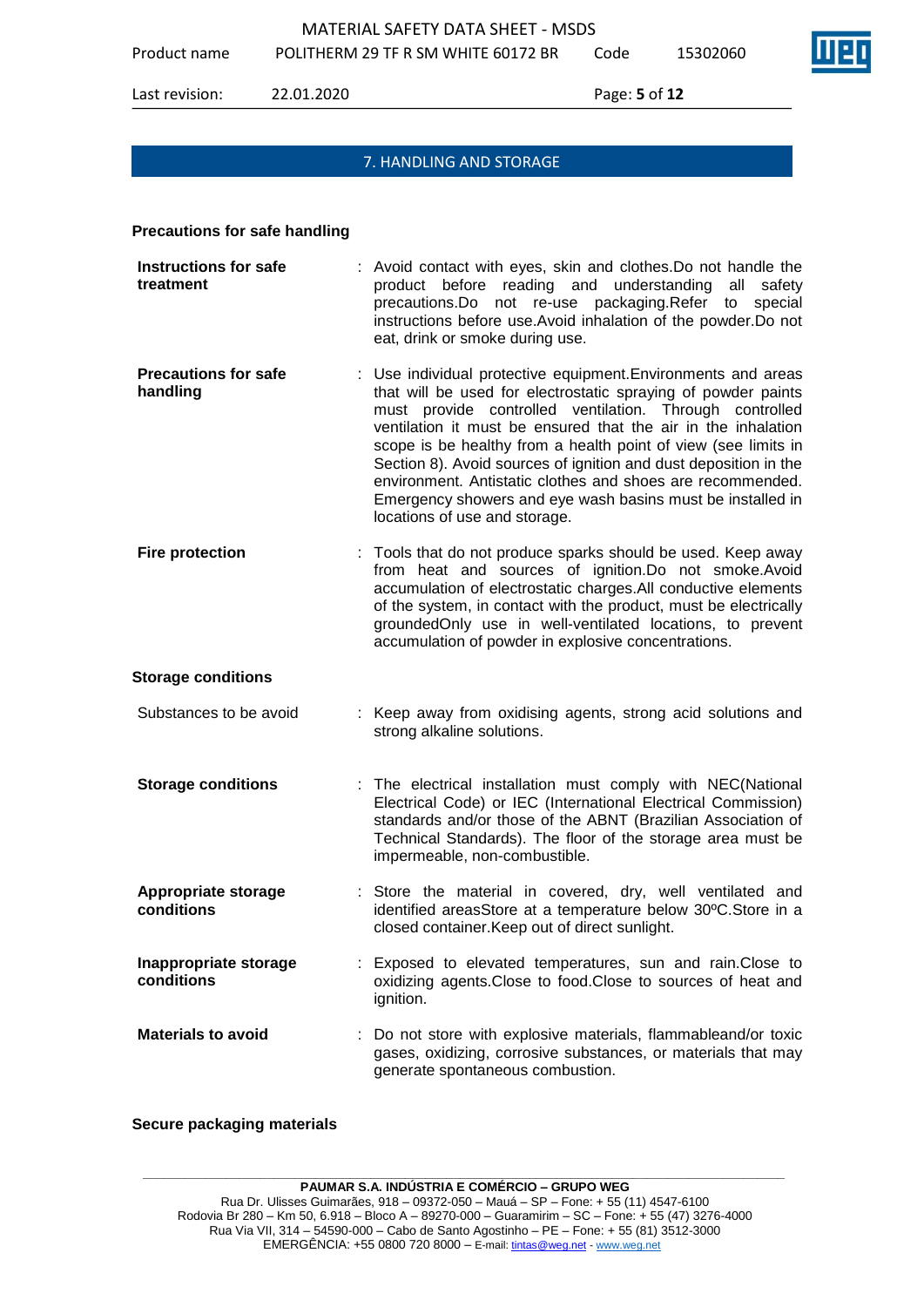Product name POLITHERM 29 TF R SM WHITE 60172 BR Code 15302060

| Last revision:                       | 22.01.2020 | Page: 6 of 12                                               |  |
|--------------------------------------|------------|-------------------------------------------------------------|--|
| Recommended packaging<br>materials   |            | : Must be stored in plastic bags packed in cardboard boxes. |  |
| Packaging materials to be<br>avoided |            | : Glass containers.                                         |  |

# 8. EXPOSURE CONTROL – PERSONAL PROTECTION

The information in this chapter contain general guidelines. Chapter 1 should be consulted for any information on the recommended use of this product in different scenarios of exposure.

| <b>Engineering control</b><br>measures | Preferably use the product in adequate application cabin.<br>In case it is not possible, provide exhaustion/ventilation<br>enough to keep the concentration of the agents indicated<br>in this section under the limits of tolerance (L.T.),<br>otherwise, use adequate respiratory protection equipment.<br>The engineering controls should keep the concentrations<br>of gas/vapour under the limit of LEL - Lower Explosive<br>Limit (see section 9). Use equipment explosion proof. |
|----------------------------------------|-----------------------------------------------------------------------------------------------------------------------------------------------------------------------------------------------------------------------------------------------------------------------------------------------------------------------------------------------------------------------------------------------------------------------------------------------------------------------------------------|
|----------------------------------------|-----------------------------------------------------------------------------------------------------------------------------------------------------------------------------------------------------------------------------------------------------------------------------------------------------------------------------------------------------------------------------------------------------------------------------------------------------------------------------------------|

#### **Control parameters**

#### **Occupational Exposure Limits**

| <b>Name</b>                          | <b>CAS No.</b> | <b>TLV/TWA</b>     | <b>TLV/STEL</b> | <b>TLV/TETO</b> | Source       |
|--------------------------------------|----------------|--------------------|-----------------|-----------------|--------------|
| <b>HARDNER</b><br>l HYDROXYALKYLAMID | 6334-25-4      | $6 \text{ mg/m}^3$ |                 |                 | <b>ACGIH</b> |

\*PPM - parts of vapour or gas per million of parts of contaminated air

\*\*MG/m<sup>3</sup> - miligrams per cubic meter of air.

#### **Personal protective equipment required**

| <b>Respiratory protection</b>   | If the powder is above the tolerance limits (seeengineering<br>control measures, above) a dust mask must be used,<br>suitable for this purpose (P2 particle filter). Occasionally<br>other respiratory protective equipment may be used. |
|---------------------------------|------------------------------------------------------------------------------------------------------------------------------------------------------------------------------------------------------------------------------------------|
| <b>Hand protection</b>          | Protective creams can be used to protect exposed skin<br>areas together with latex or nitrile gloves (never used after<br>the exposure has occurred).                                                                                    |
| Eye protection                  | Use hermetic goggles to protect against powder spray.                                                                                                                                                                                    |
| <b>Body and skin protection</b> | Antistatic clothes and shoes are recommended.                                                                                                                                                                                            |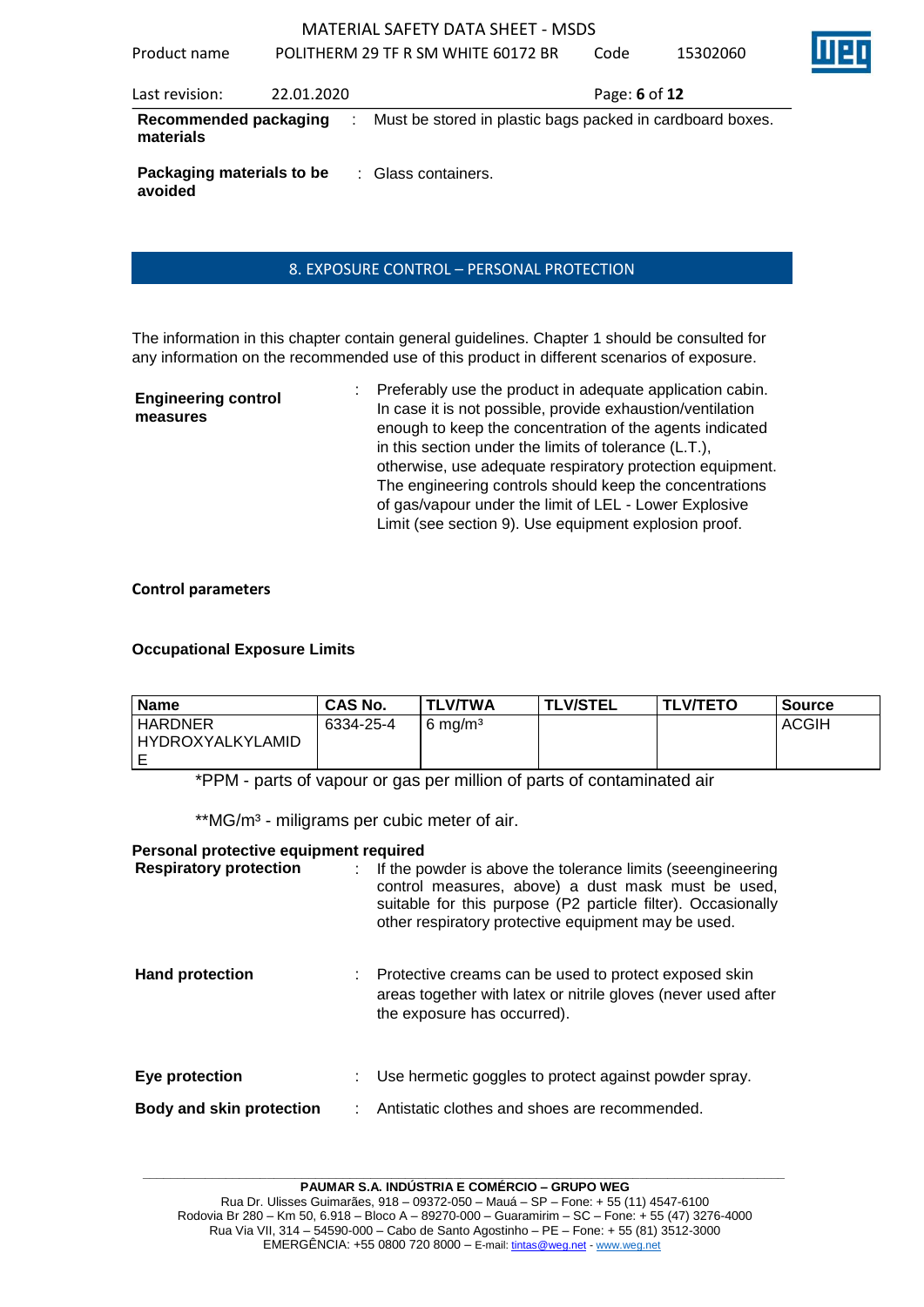Product name POLITHERM 29 TF R SM WHITE 60172 BR Code 15302060

| Last revision:                           | 22.01.2020 | Page: 7 of 12                                                                                                                                  |
|------------------------------------------|------------|------------------------------------------------------------------------------------------------------------------------------------------------|
|                                          |            | 9. PHYSICAL AND CHEMICAL PROPERTIES                                                                                                            |
|                                          |            |                                                                                                                                                |
| Form                                     |            | Dust                                                                                                                                           |
| <b>State of matter</b>                   |            | Solid                                                                                                                                          |
| Color                                    |            | White                                                                                                                                          |
| <b>Odour</b>                             |            | Weak and distinctive                                                                                                                           |
| <b>Odour limit</b>                       |            | Not applicable                                                                                                                                 |
| pH                                       |            | Not applicable                                                                                                                                 |
| <b>Melting point</b>                     |            | Not applicable                                                                                                                                 |
| <b>Boiling point</b>                     |            | Not applicable                                                                                                                                 |
| <b>Evaporation rate</b>                  |            | Not applicable                                                                                                                                 |
| <b>Inflammation point</b>                |            | Method: Not applicable                                                                                                                         |
| <b>Upper explosive limit</b>             | ÷.         | 70 g/m <sup>3</sup>                                                                                                                            |
| Lower explosive limit                    |            | 40 g/m <sup>3</sup>                                                                                                                            |
| Vapor pressure                           | t.         | Not applicable                                                                                                                                 |
| <b>Density</b>                           |            | 1,60 $g/cm^{3}$                                                                                                                                |
| Solubility(ies)                          | t.         | Insoluble in water, partially soluble in some solvents and<br>thinners oxygen as acetone, ethyl acetate, methyl ethyl<br>ketone, among others. |
| N-octano /water partition<br>coefficient | ÷          | Not applicable                                                                                                                                 |

**Auto flammability** : 400 °C **Cinematic viscosity (25°C)** : Not applicable **Vapor density** : Not applicable

**Decomposition temperature** :

# 10. STABILITY AND REACTIVITY

| <b>Reactivity</b>         | Presents no reactivity at room temperature and under normal<br>conditions of use. |
|---------------------------|-----------------------------------------------------------------------------------|
| <b>Chemical stability</b> | : Stable at room temperature and under normal conditions of<br>use.               |

**PAUMAR S.A. INDÚSTRIA E COMÉRCIO – GRUPO WEG** Rua Dr. Ulisses Guimarães, 918 – 09372-050 – Mauá – SP – Fone: + 55 (11) 4547-6100 Rodovia Br 280 – Km 50, 6.918 – Bloco A – 89270-000 – Guaramirim – SC – Fone: + 55 (47) 3276-4000 Rua Via VII, 314 – 54590-000 – Cabo de Santo Agostinho – PE – Fone: + 55 (81) 3512-3000 EMERGËNCIA: +55 0800 720 8000 – E-mail[: tintas@weg.net](mailto:tintas@weg.net) - [www.weg.net](http://www.weg.net/)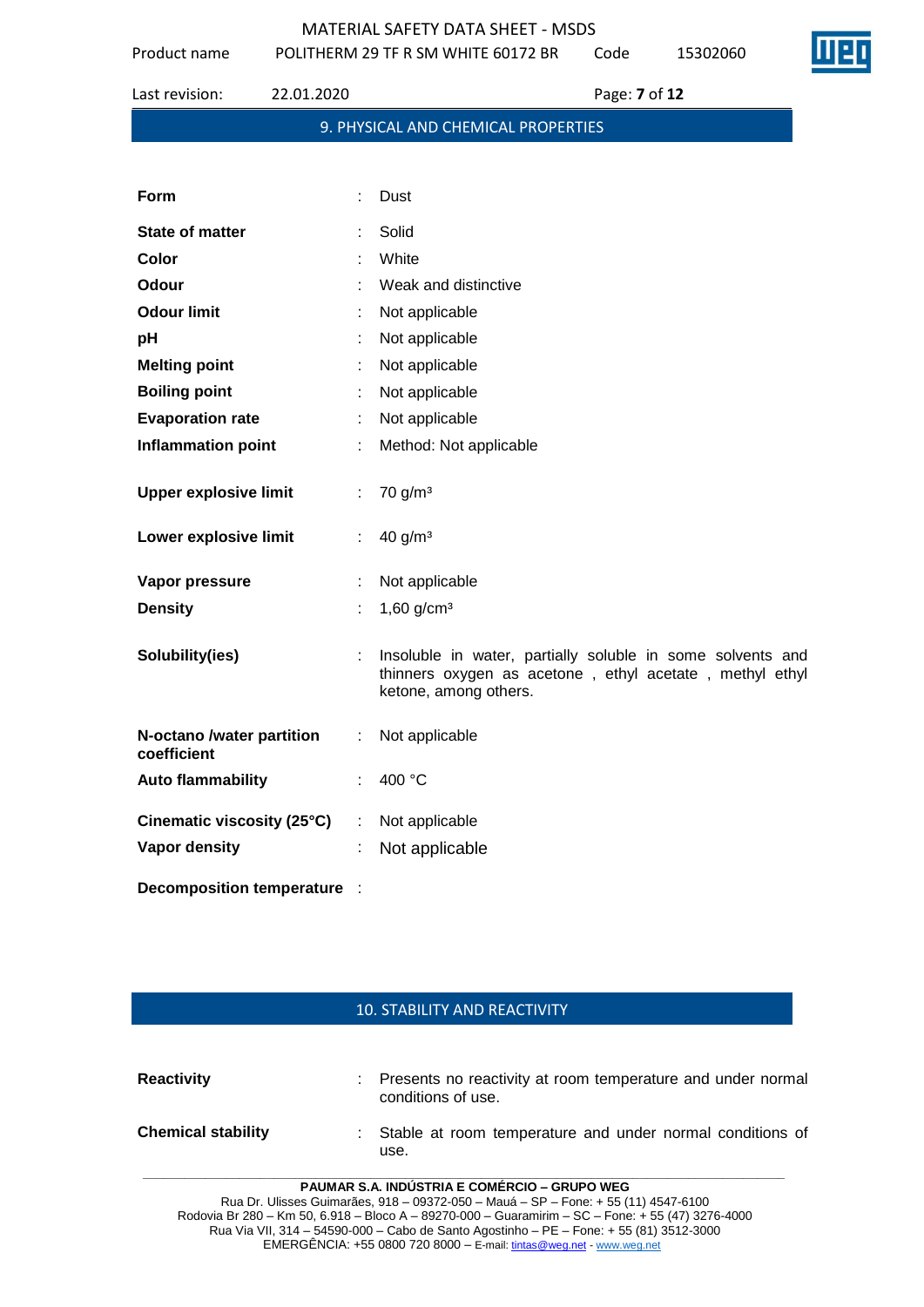Product name POLITHERM 29 TF R SM WHITE 60172 BR Code 15302060

| Last revision:                                 | 22.01.2020 |      | Page: 8 of 12                                                                                                                                                                                                        |
|------------------------------------------------|------------|------|----------------------------------------------------------------------------------------------------------------------------------------------------------------------------------------------------------------------|
| <b>Possibility of dangerous</b><br>reactions   |            | t in | Presents no reactivity at room temperature and under normal<br>conditions of use.<br>None when the product is stored, applied and processed<br>correctly. Otherwise, the mixture powder air mixture could<br>ignite. |
| Need to add additives and<br><i>inhibitors</i> |            |      | Not necessary.                                                                                                                                                                                                       |
| <b>Conditions to avoid</b>                     |            |      | Extreme heat and open flame.                                                                                                                                                                                         |
| Incompatible materials                         |            | ÷    | Do not store with explosive materials, flammableand/or toxic<br>gases, oxidizing, corrosive substances, or materials that may<br>generate spontaneous combustion.                                                    |
| Dangerous products of<br>decomposition         |            |      | High temperatures (above 300°C) could result in dangerous<br>products of decomposition, such as carbon dioxide and<br>smoke.                                                                                         |

# 11. TOXICOLOGICAL INFORMATION

#### **Components HARDNER HYDROXYALKYLAMIDE**

| Acute toxicity by oral<br>use                                 |    | : Test species<br><b>DL50</b><br>Observations                           | Rat<br>> 5.000 mg/kg       |
|---------------------------------------------------------------|----|-------------------------------------------------------------------------|----------------------------|
| Acute toxicity by<br>inhalation                               |    | : Test species<br>DL50<br>Observations                                  | Rat<br>Data not available. |
|                                                               |    |                                                                         |                            |
| <b>Acute toxicity by</b><br>cutaneous use                     |    | : Test species<br><b>DL50</b><br>Observations                           | Rabbit<br>> 5.000 mg/kg    |
| <b>Acute toxicity (other</b><br>methods of<br>administration) |    | : Test species<br><b>DL50</b><br><b>LC50</b><br>Non-standard unit value | Data not available.        |
| <b>Corrosion/irritation of</b><br>skin                        |    | : Category 2                                                            |                            |
| Serious eye damage/eye<br>irritation                          | t. | Category 2A                                                             |                            |
| Respiratory or dermal<br>sensitivity                          |    | Data not available.                                                     |                            |
| <b>Mutageneses</b>                                            |    | : Data not available.                                                   |                            |
| Carcinogenicity                                               |    | Data not available.                                                     |                            |

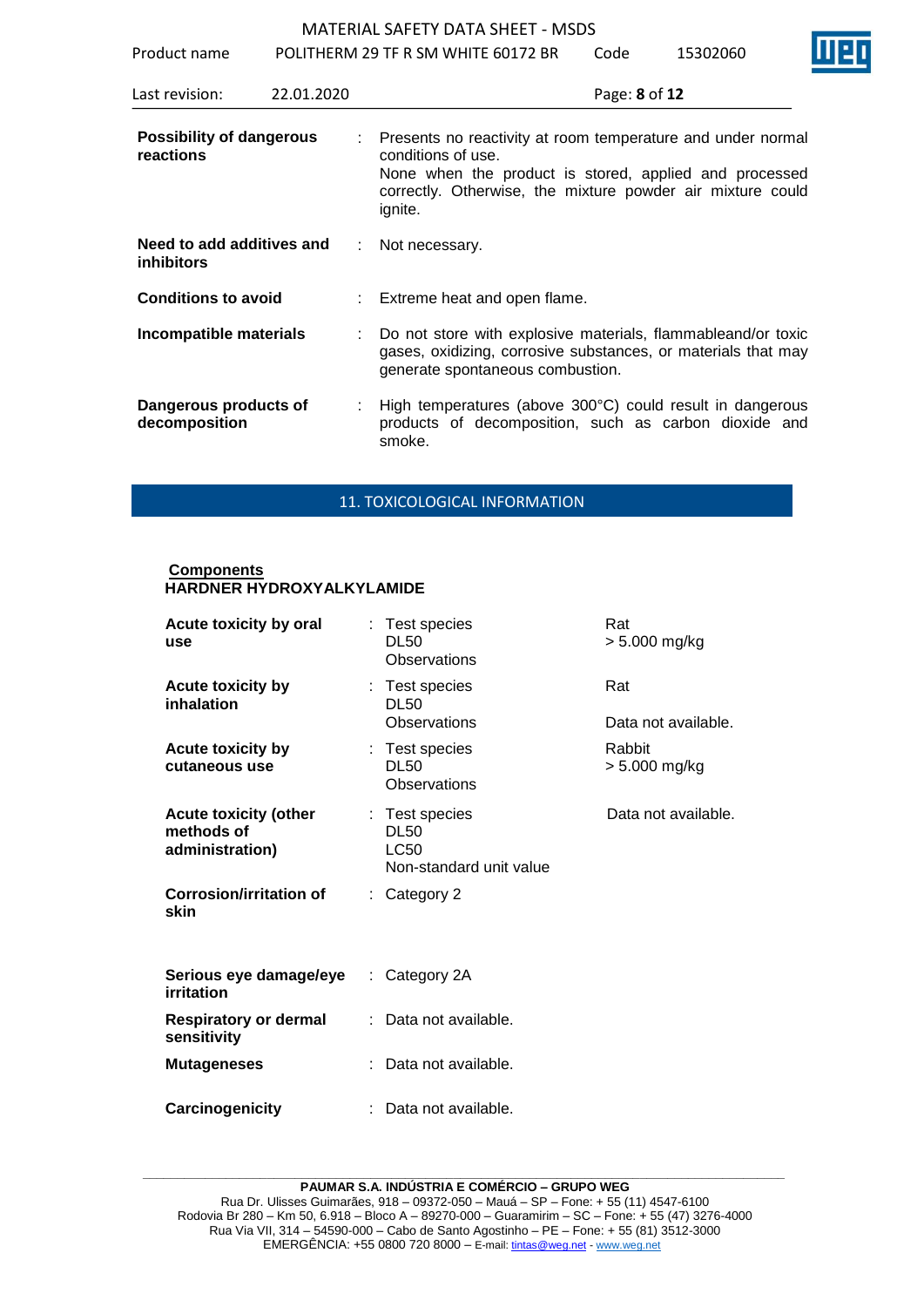Product name POLITHERM 29 TF R SM WHITE 60172 BR Code 15302060

| Last revision:                           | 22.01.2020               | Page: 9 of 12                                                                                                                                                                                 |
|------------------------------------------|--------------------------|-----------------------------------------------------------------------------------------------------------------------------------------------------------------------------------------------|
| <b>Toxic effects for</b><br>reproduction |                          | : Data not available.                                                                                                                                                                         |
| Specific target organ<br>exposure        | toxicity (STOT) - single | : Data not available.                                                                                                                                                                         |
| Specific target organ<br>exposure        | toxicity (STOT) - repeat | : Data not available.                                                                                                                                                                         |
| Aspiration hazard                        |                          | $:$ Category 1                                                                                                                                                                                |
| <b>Acute toxicity</b>                    |                          | Powder coatings are generally inert dusts . No data are available on acute toxicity for the<br>product. Powder coatings can cause irritation located in the skin, especially in skin folds or |

use of tight clothes . People allergic or respiratory problems should not work in the powder application. Repeated or prolonged contact with the product may cause removal of natural fat from the skin , resulting in non allergic contact dermatitis and skin absorption . The product that comes into contact with the eyes can cause irritation.

#### **Chronic toxicity**

On the skin , prolonged contact leads to degreasing , may cause fissures , dryness , dermatitis and eczema. The respiratory system may be affected by chronic bronchitis and decreased respiratory volume. Exposure of pregnant women to concentrations above the limit can present threat of abortion. In contact with eyes, do not rub , wash with running water for at the least 15 minutes.

# 12. ECOLOGICAL INFORMATION

| <b>Stability in soil</b>                           |   | Data not available.                                                                     |
|----------------------------------------------------|---|-----------------------------------------------------------------------------------------|
| <b>Elimination of chemical</b><br>physical ability |   | Not considered potentially bioaccumulative.                                             |
| <b>Other toxicological</b><br>observations         |   | Data not available.                                                                     |
| <b>Ecotoxicity</b>                                 | ÷ | Detrimental to the flora.<br>Detrimental to the fauna<br>Contaminates the ground water. |

# 13. DIOSPOSAL AND TREATMENT CONSIDERATIONS

#### **Recommended methods for final disposal**

| <b>Product</b> | : Class II Waste - Dispose of in industrial landfill or a facility<br>authorized for recycling in accordance with federal, state<br>or local regulations. |
|----------------|-----------------------------------------------------------------------------------------------------------------------------------------------------------|
| Waste          | : Class II Waste - Dispose of in industrial landfill or a facility<br>authorized for recycling in accordance with federal, state<br>or local regulations. |

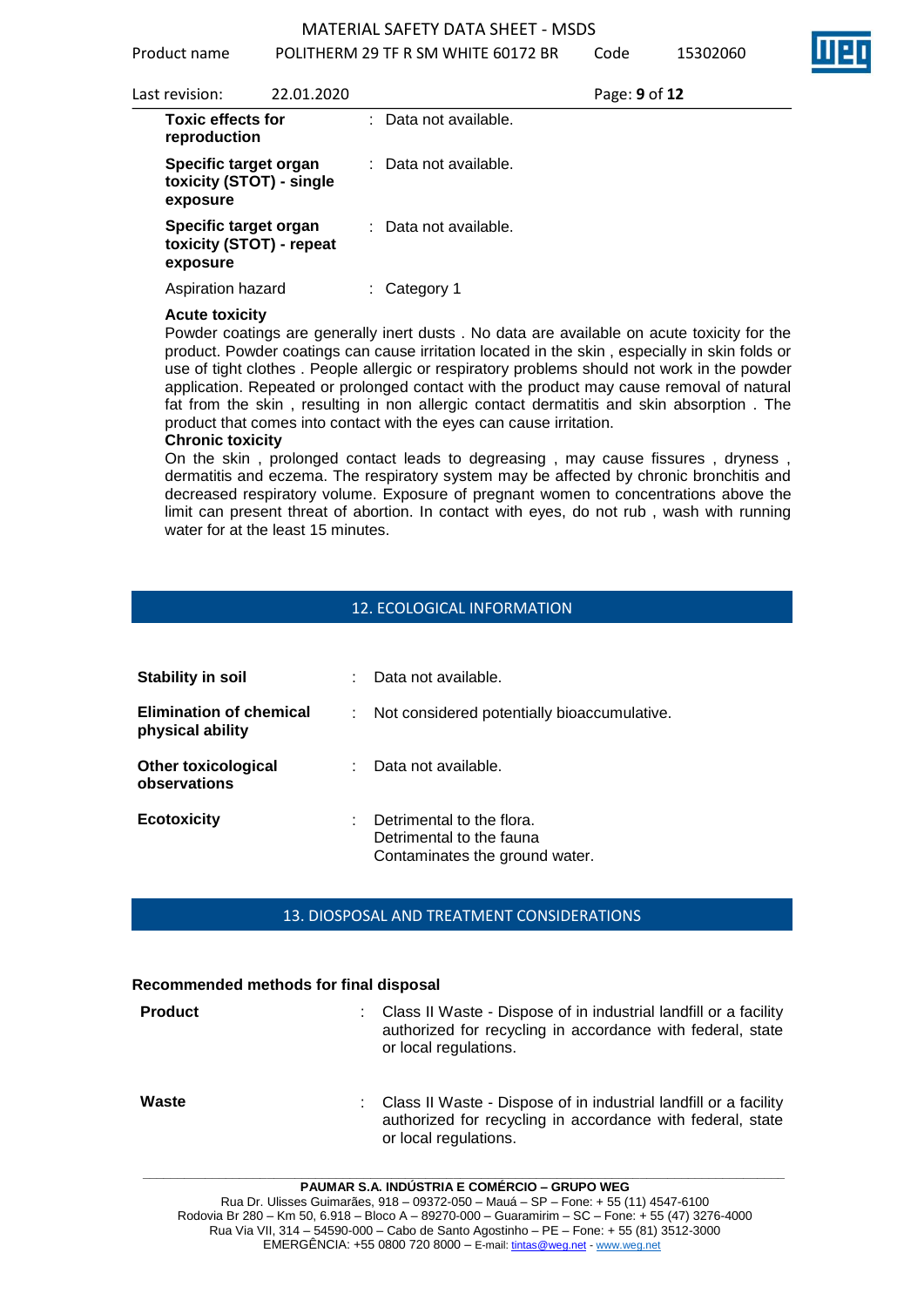|                       |            | <b>MATERIAL SAFETY DATA SHEET - MSDS</b>                                                                                                                                                                                         |                |          |  |
|-----------------------|------------|----------------------------------------------------------------------------------------------------------------------------------------------------------------------------------------------------------------------------------|----------------|----------|--|
| Product name          |            | POLITHERM 29 TF R SM WHITE 60172 BR                                                                                                                                                                                              | Code           | 15302060 |  |
| Last revision:        | 22.01.2020 |                                                                                                                                                                                                                                  | Page: 10 of 12 |          |  |
| <b>Used packaging</b> |            | : Clean packaging should be sent for recycling. Packaging with<br>class II waste should be disposed of in industrial landfill or a<br>facility authorized for recycling in accordance with federal,<br>state orlocal regulations |                |          |  |

# 14. TRANSPORTATION INFORMATION

## **fNational and international regulations**

- Land : Not classified as a dangerous good under transport regulations.
- Shipping : Not classified as a dangerous good under transport regulations.
- Air transport : Not classified as a dangerous good under transport regulations.

# 15. REGULATORY INFORMATION

This MSDS (Material Safety Data Sheet) was generated according to the criteria of NBR 14725/2014. (Brazilian standard that defines the GHS).

| <b>Chemical Product.</b> | Specific Regulations for the   Federal Decree No. 2657, July 3rd, 1998.       |
|--------------------------|-------------------------------------------------------------------------------|
|                          | Ordinance No. 229, May 24th, 2011 - Changes to Regulatory<br>Standard No. 26. |
|                          | ABNT NBR 14725: 2014 - valid from 19/12/2014 -                                |
|                          | Amendment 1 (19/11/2014).                                                     |
|                          | Law No. 12305, August 2nd 2010 (Solid Waste National<br>Policy).              |
|                          | Decree No. 7404, December 23rd, 2010.                                         |
|                          | Resolution ANTT N° 5.232, December 14th 2016.                                 |
|                          |                                                                               |

# 16. ADDITIONAL INFORMATION

#### **Acronyms Used:**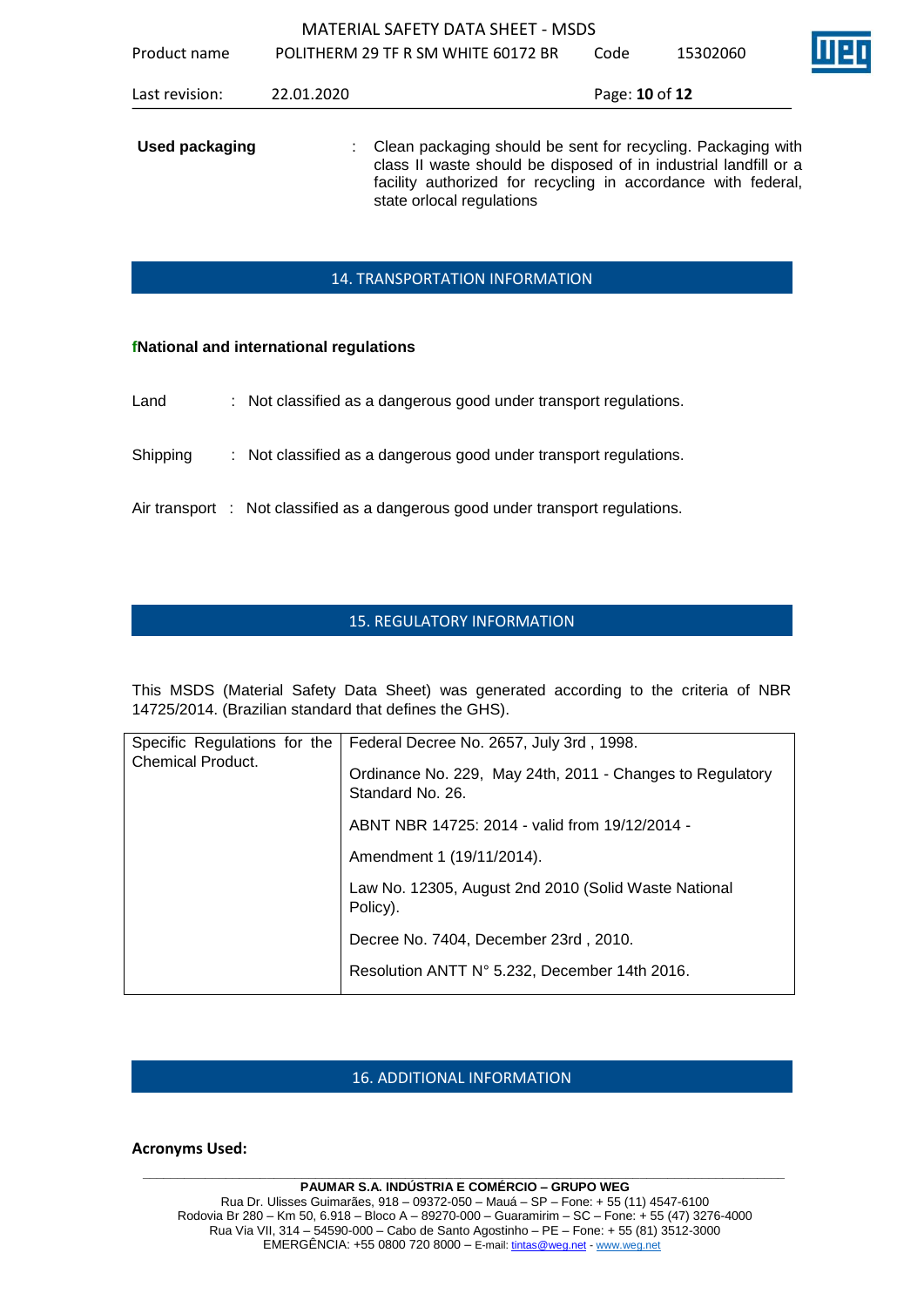Last revision: 22.01.2020 Page: **11** of **12**

**Legenda:**

| <b>CAS</b>      | <b>Chemical Abstract Service</b>                          |
|-----------------|-----------------------------------------------------------|
| VO              | <b>Organic Vapors</b>                                     |
| <b>NEC</b>      | National Eletrical code/Código Nacional de Eletricidade   |
| IEC:            | <b>International Eletrical Commision</b>                  |
| <b>ABNT</b>     | <b>Brazilian Association of Technical Standards</b>       |
| <b>ACGIH</b>    | American Conference of Governmental Industrial Hygienists |
| <b>TLV</b>      | <b>Threshold Limit Values</b>                             |
| <b>TLV/TWA</b>  | Time Weighted Average                                     |
| <b>TLV/STEL</b> | Short Term Exposure Limit                                 |
| TLC/C:          | Tolerance Limit - Ceiling Value                           |
| EPI:            | Individual Protective Equipment                           |
| <b>CA</b>       | <b>Approval Certificate</b>                               |
| <b>PPRA</b>     | Environmental Risk Prevention Program                     |
| <b>NR</b>       | <b>Regulatory Standard</b>                                |
| <b>NFPA</b>     | <b>National Fire Protection Agency</b>                    |
| mmHg            | Millimeters of mercury - pressure unit                    |
| <b>DL50</b>     | Lethal Dose average                                       |
| <b>CL50</b>     | Lethal Concentration average                              |
| ppm             | Parts per million                                         |
| N.d             | Not available                                             |
| $A + B$         | Viscosity of the mixture of component A + component B     |

Important information, but not specifically described in the previous sections:

This MSDS was prepared based on current knowledge about the handling of the product under normal conditions of use, according to the application specified on the packaging and recommended usage in Section 1 of this MSDS. Any other use of the product involving its combination with other materials, as well as forms of use different from those indicated, are the user's responsibility. The company advises that the handling of any chemical substance requires prior knowledge of its hazards by the user. In the workplace it is responsibility of the company user of the product to provide training of its employees and contractors about the possible risks arising from exposure to the chemical.

We reserve the right to change the information contained in this document without prior notice, due to the improvement and continuous evolution of the product and technical knowledge.

**References** : Data not available.